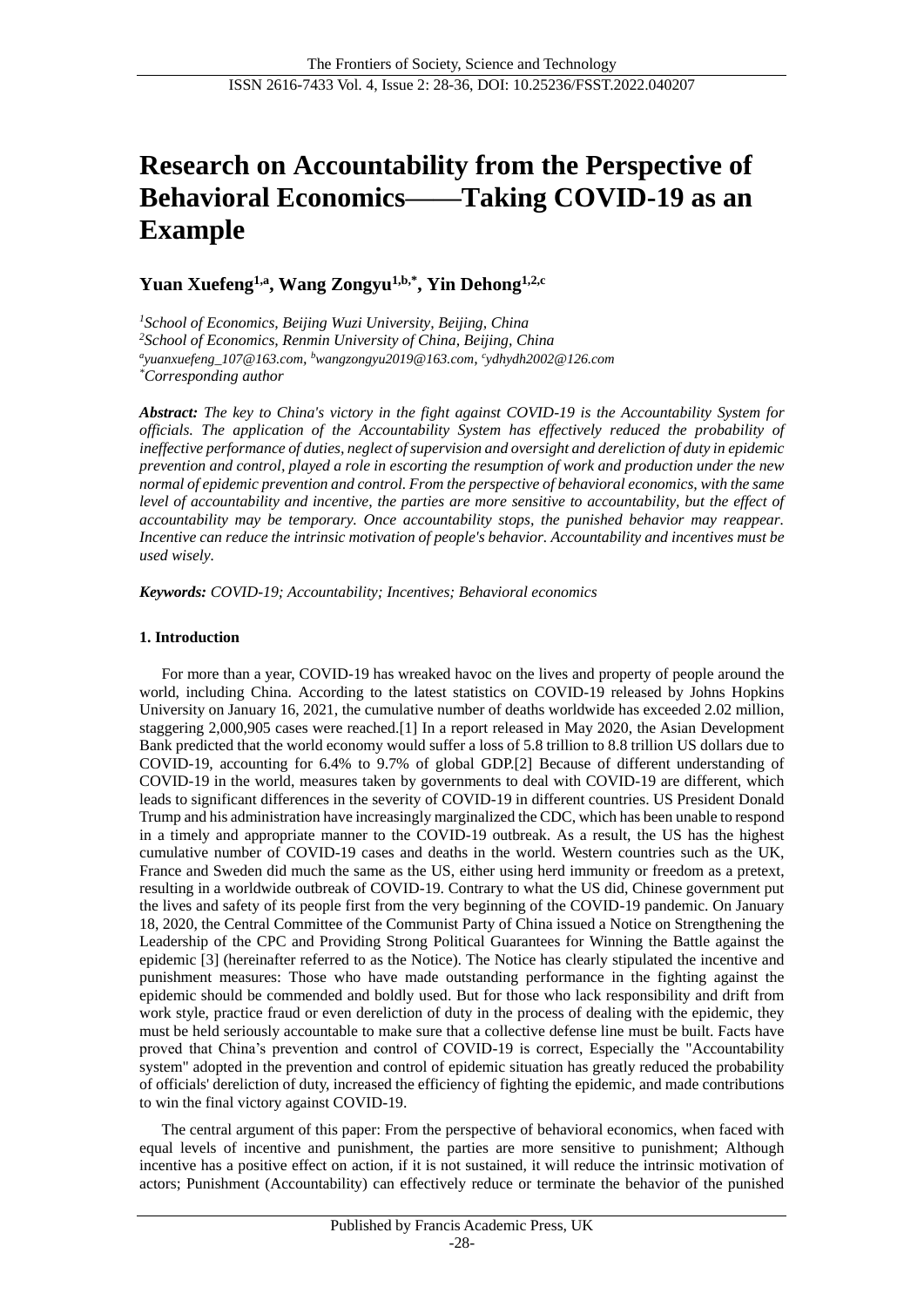people, but this reduction or termination is temporary. Once the punishment is over, the terminated behavior will reappear. Therefore, when using the incentive and Accountability System, we should develop its strengths and avoid its weaknesses.

The structure of the paper is as follows: firstly, the relevant literature of accountability is reviewed, including the theoretical origin of Accountability and the benefits and disadvantages of the implementation of Accountability. On this basis, the assumptions of the neoclassical economic model are analyzed, and an incentive-loss aversion model from the perspective of behavioral economics is constructed, with three theorems about incentive and accountability; Then, the application conditions of COVID-19's prevention and control Accountability System are summarized into three parts, and three principles are applied to analyze the Accountability System in COVID-19's prevention and control. The last part is a summary of the whole paper.

## **2. Literature review**

"Accountability system" has a long history in China. As early as the Eastern Han Dynasty, Ban Gu, a famous historian and writer, wrote in his book of Han Dynasty biography of Zhang Chang that "Zhang Chang is sensitive to people, and strict referring to the rules for reward and punishment. When he sees the wicked doing evil, he arrests them at once. He is often extra-judicial to some petty criminals." "Reward" in "keeping strictly the rules for reward and punishment" here means "incentive", while "punishment" includes the meaning of "accountability".

## *2.1. Theoretical origin of accountability system*

In the west, the principle of power and the principle of power division have always been considered to be opposite. John Locke put forward some suggestions to curb tyranny in his immortal masterpiece Two Treatises of Civil Government. In Locke's view, only by implementing the principle of decentralization of authority within the government can the welfare of the people be guaranteed. Therefore, Locke divided the state power into three forms: legislative power, executive power, and external power, and insisted that the legislative power and executive power must be implemented separately by different departments. Among them, the legislative power is the highest power, which plays a role in supervising and controlling the executive power and external power. If the legislative power and executive power are undertaken by the same group of people in the government, the government plays the role of both athletes and referees. When they formulate and implement the law, they will naturally make the law tend to their own private interests, so that they cannot truly realize the equality of everyone before the law.[4]

Montesquieu's idea on decentralization in The Spirit of Law has always been regarded as an important aspect of the source of Accountability Theory. Based on Locke's legislative power, executive power and external power, Montesquieu put forward the idea of "separation of powers" that state power is composed of legislative power, judicial power and executive power. He holds the view that "all people with power are easy to abuse power, which is an immutable experience. "[5]So Montesquieu proposed that to prevent the rulers from abusing power and to avoid absolute power leading to absolute corruption, we must make power restrict each other. Specifically, the legislative power, executive power and judicial power are given to different state organs respectively. These different state organs adjust and cooperate with each other, restrict, and supervise each other.

Rousseau's contribution to the Theory of Accountability comes from his immortal book "The Social Contract". Rousseau believes that the government (or the sovereign state) obtains the ruling legitimacy from the power freely handed over by the ruler in the social contract. In the social contract, the government is elected by the people, representing the general will. The social contract depends on the understanding of mutual recognition between the state and citizens.

In short, whether Montesquieu's thought of decentralization, Locke's proposal to curb tyranny, or Rousseau's theory that the government must rely on social contract, they all acknowledge the truth of power driven described by Machiavelli and they all worried about the danger of power concentration. Everyone of them suggests checks and balances in the government system in their own way, and they may be the first to clearly express their concern about Power Accountability in the history of European Enlightenment.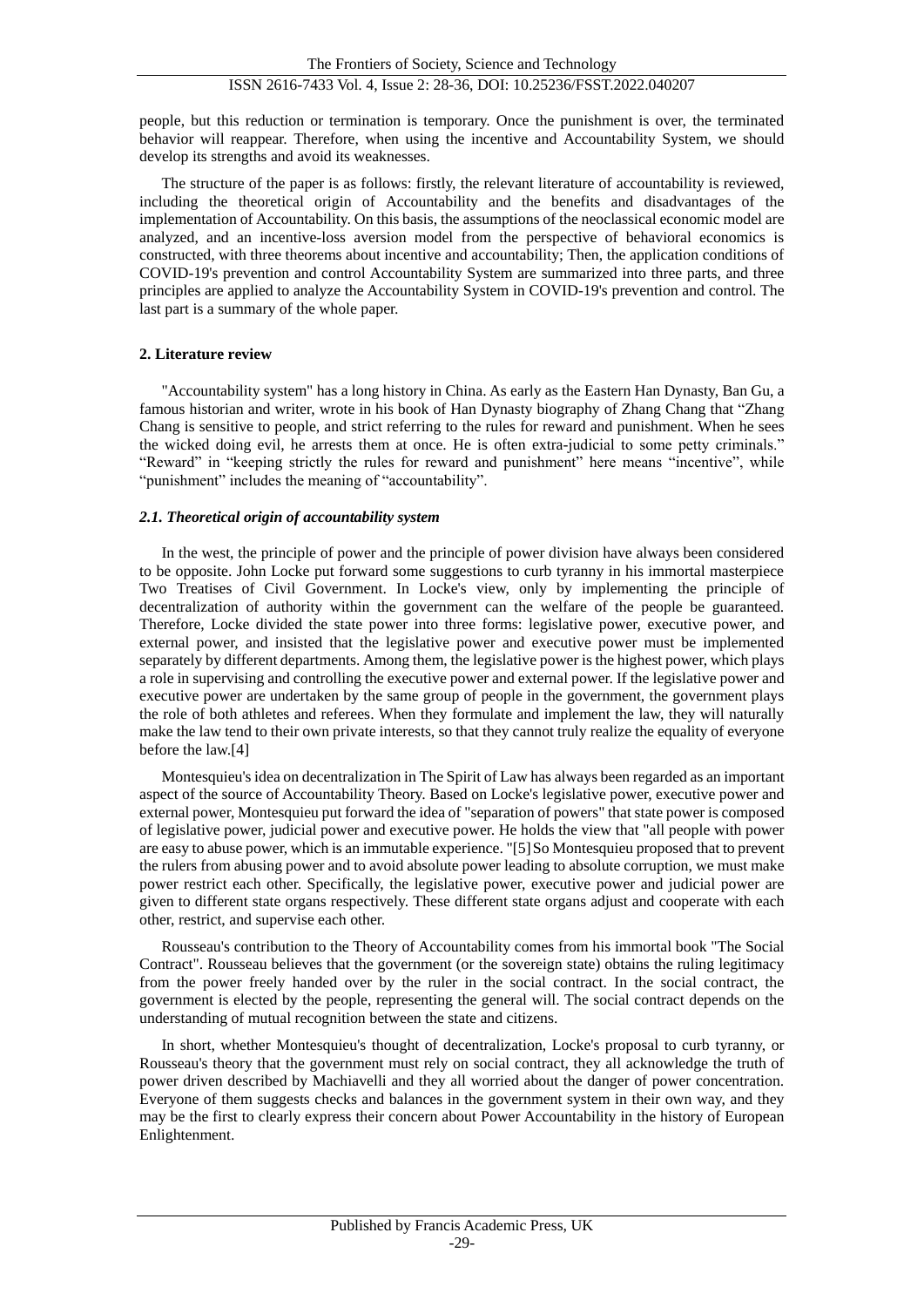#### *2.2. Advantages of accountability implementation*

G. Shabbir Cheema of Institutional Development Group, Under Development Policy Bureau believes that Accountability, as a pillar of democracy and good governance, helps to combat corruption and forces the state, private institutions, and civil society to pay more attention to the effect of policy implementation, and then enables individuals and organizations to treat each work indicators as objectively and correctly as possible. For this purpose, they must set clear goals and give full play to the role of strategies, and effectively supervise and timely report the implementation.[6] G. Shabbir Cheema further divide accountability into three different forms: financial accountability, political accountability, and management accountability.

Although in a democratic society, the formulation and implementation of public decision-making should reflect the wishes of the public, this does not mean that decision-making must be made by the public directly. On the contrary, decision-making is often made by agents elected by the public. Generally speaking, agents are composed of experts in public policy. According to Adam Smith's labor division theory, these experts are much more efficient (including professionalism and skills) in decision-making than the public. However, because the agents composed of these experts also meet the hypothesis of "economic man", then, these agents also tend to obtain their own maximum economic benefits at the least cost. Some agents (such as government officials) hope to "go down in history" and long for a good reputation to be remembered by the world. Driven by this motivation, some agents can do something good for the public. However, this practice of relying only on consciousness and lack of institutional constraints is unsustainable for most agents. One of the best measures to make all agents benefit the public as principal is to implement "Accountability" for agents. The reason why the "Accountability System" can fully play its role is that government officials as agents are not only interested in "going down in history", but also interested in the pleasure brought by the privileges enjoyed by officials when they are in office. Dr. Eric Maskin, the winner of the 2007 Nobel Prize in Economics argues that the "Accountability System" provides the following two benefits for clients (mainly voters with the right to vote in a democratic society): First, the "Accountability System" helps to change the ruling mode of officials (agents), so that officials can not only do things to improve their own interests, but also do things that are really beneficial to the public; Second, under the Accountability System, officials can only be reelected through elections. Those civil servants who cannot work for the public will not be able to gain the support of voters, and only those officials who are consistent with the public will able to be reelected.[7]

## *2.3. Disadvantages of accountability implementation*

According to Eric Maskin, on the one hand, Accountability system helps to encourage civil servants to seek welfare for the public, but on the other hand, Accountability system also has its own disadvantages. First, government officials also meet the "economic man" hypothesis and hope to win the election to maximize their own interests. Under the circumstances, an official is likely to hide his real motivation, go against his own ideas, deliberately cater to some common ideas of the public, and then achieve his goal of winning the election. However, this action of government officials is incorrect. The reason why the public vote for a candidate is that they believe that the candidate has stronger ability than the public. If the candidate simply blindly follows the public's opinions and ideas in order to maximize his utility without considering whether they are reasonable or not, then the ideas of these candidates (actually experts in some field) will lose the value and significance of their continued existence. So, it is obviously wrong to cater to the public. Secondly, the implementation of Accountability tends to overemphasize the interests of the majority of people, while to ignore the interests of some groups representing the minority. Under the Accountability System, to achieve the goal of re-election, civil servants often have to make a choice between the group interests representing the majority and the group interests representing the minority. In fact, this choice strengthens the power of the group representing the majority and ignores the power of the group representing the minority. For a society, we should pay more attention to the improvement of the utility of the minority who are in a relatively weak position, rather than focusing on the improvement of the utility of the majority who are already in a relatively strong position. In this sense, there are drawbacks in the Accountability system. Finally, under the Accountability System, if a government official realizes that he cannot be re-elected for some reason (such as retirement age, public praise, political achievements, etc.), he is likely to completely ignore the existence of the Accountability System and act according to his intention, in this case, Accountability exists in name only.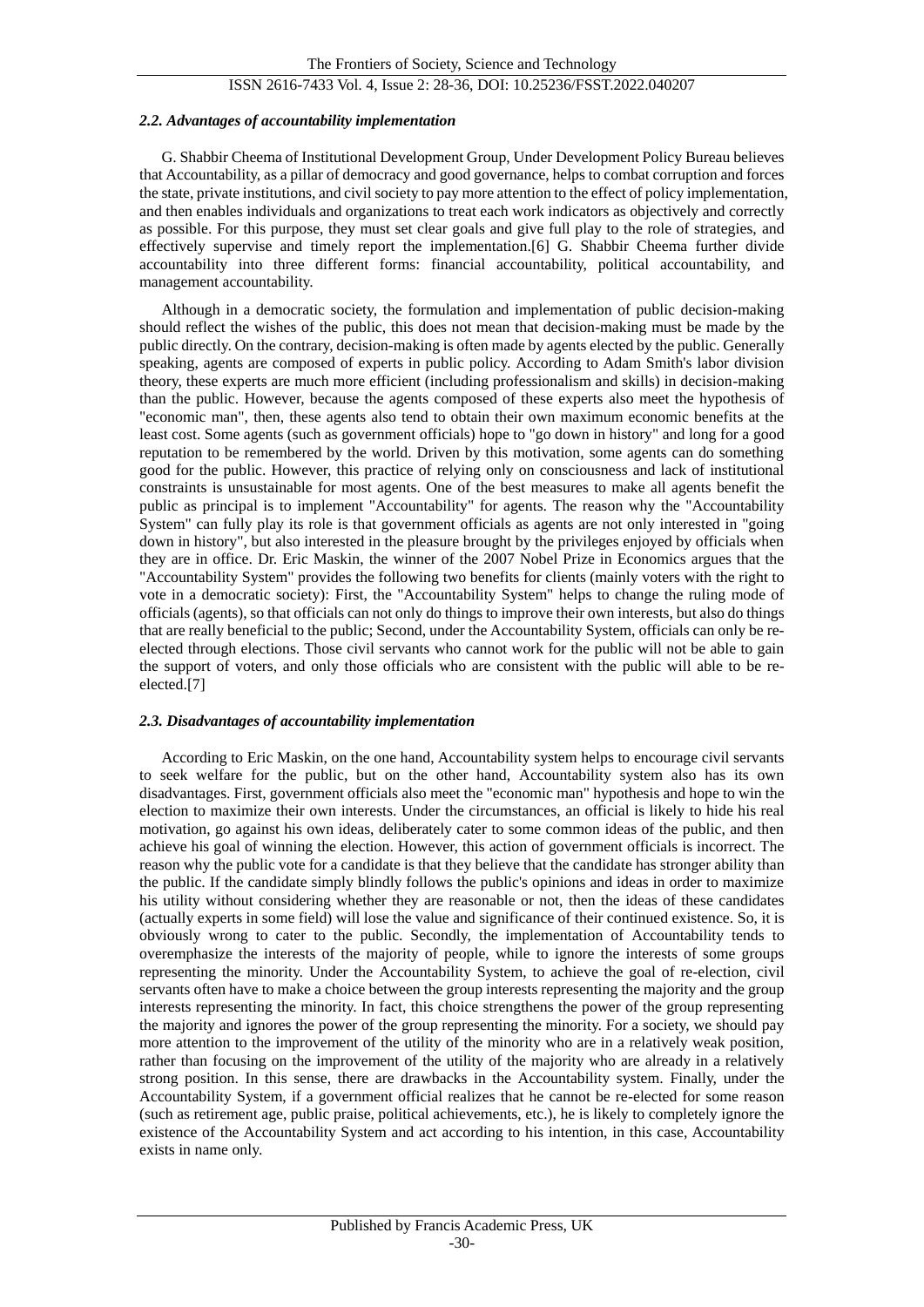#### **3. Model analysis**

#### *3.1. Model analysis of neoclassical economics*

According to the mainstream economics represented by neoclassical economics, consumers are considered to meet the "economic man" hypothesis (also known as the "rational man" hypothesis). In addition to being concerned about their own interests, they seem to be omnipotent: Fully understanding their living environment, having the preference of completeness and transitivity, the cognitive ability to make optimal choices and the ability to execute those preferences perfectly.

Under the condition that the rational man hypothesis is satisfied, the Consumer choice model holds that the utility that a consumer increases after obtaining goods is the same as the utility that consumers lose after reducing the same number of goods.

Suppose a consumer consumes two kinds of goods 1 and 2, in which the quantities of goods 1 and 2 are  $x_1$  and  $x_2$  respectively. If at the beginning, the consumer does not consume goods 1, that is,  $x_1 =$ 0, but only consumes goods 2, then his utility can be expressed as  $u(0, x_2)$ . If the consumer increases the consumption of commodity 1 by  $x_1$ , the utility increase of the consumer will be  $\Delta u_g = u(x_1, x_2)$  –  $u(0, x_2)$ . If all the goods 1 are taken away later, then the consumer loses utility of  $\Delta u_1 = u(x_1, x_2)$  $u(0, x_2)$ . Obviously,  $\Delta u_g = \Delta u_l$ , which indicates that the consumer still obtains the initial utility level  $u(0, x<sub>2</sub>)$ . In other words, the utility to consumers of acquiring goods is equal to the pain to consumers of losing the same quantity of goods.

In real society, people are flesh and blood and full of emotion. When they act, they will be affected by emotion, atmosphere, society, history, culture, and other internal and external factors. But mainstream economics regards these as insignificant minor details and abandons them. For example, a famous hypothesis in mainstream economics about consumer preference is that preference has transitive characteristics, but psychological research shows that human behavior only basically, not completely, meets the transitivity axiom of preference. A researcher conducted such an experiment, asking people to compare ten items of equal value one on one. The experimental results finds that adults and children aged 9-12 have great differences in preference transitivity. Among them, 94% of adults meet preference transitivity, while only 79% of children aged 9-12 meet preference transitivity.[8] This shows that the rational hypothesis of mainstream economics represented by neoclassical economics is wrong. According to mainstream economics, "economic man" is a Superman with entirely rational, absolute self-interest and omnipotence, which extremely deviates from the real situation of the world.

Based on the above reasons, by the middle of the 20th century, many economists had found the limitations of neoclassical economics and realized the important role of psychological factors in decisionmaking. In fact, economics has never denied that psychological factors are an important aspect affecting people's decision-making. Adam Smith, the founder of classical economics, who once discussed the psychological principles of behavior in detail in his book The Theory of Moral Sentiments, for example, believes that if a person drops from a better condition to a worse condition, the pain he feels will be much stronger than the happiness that this person can feel when he rises from a worse situation to a better situation.[9] Adam Smith's view is actually a specific performance of the "loss aversion" of later behavioral economics. Jeremy Bentham, the founder of British utilitarianism, once pointed out that psychology plays a pillar role in utility. In principle, everyone is the best judge of his own happiness.[10] According to Samuelson's happiness equation ( $happiness = \frac{utility}{d}$  $\frac{matrix}{desire}$ ), both utility and desire are closely related to people's psychological feelings, and different people's feelings of happiness are inconsistent. In his book Mathematical Psychology, Francis Edgeworth introduced the reward of others into the individual utility function to illustrate the social impact of decision-making; In addition, Edgeworth also raised an objection to the traditional theory of cardinal utility, holding that utility is a psychological feeling of people, and the size of utility cannot be measured, but it can be ranked.[11]

Herbert Simon, the winner of the Nobel Prize in economics in 1978, believes that people's ability to deal with information and solve problems is not omnipotent as assumed by "rational people", but bounded rationality. Specifically, it is "unable to know all options, uncertain about exogenous events, and unable to calculate the consequences".[12] In 1979, behavioral economists Daniel Kahneman and Amos Tversky found that the pain of people losing something is much stronger than the happiness of getting the same thing.[13] According to Kahneman and Tversky, any event brings either benefit or loss: the utility function of benefit is  $u_g(x)$ , which satisfies the law of diminishing marginal utility, and the benefit utility function is a concave function. The utility function of loss is  $u_l(x)$ , which is a function of increasing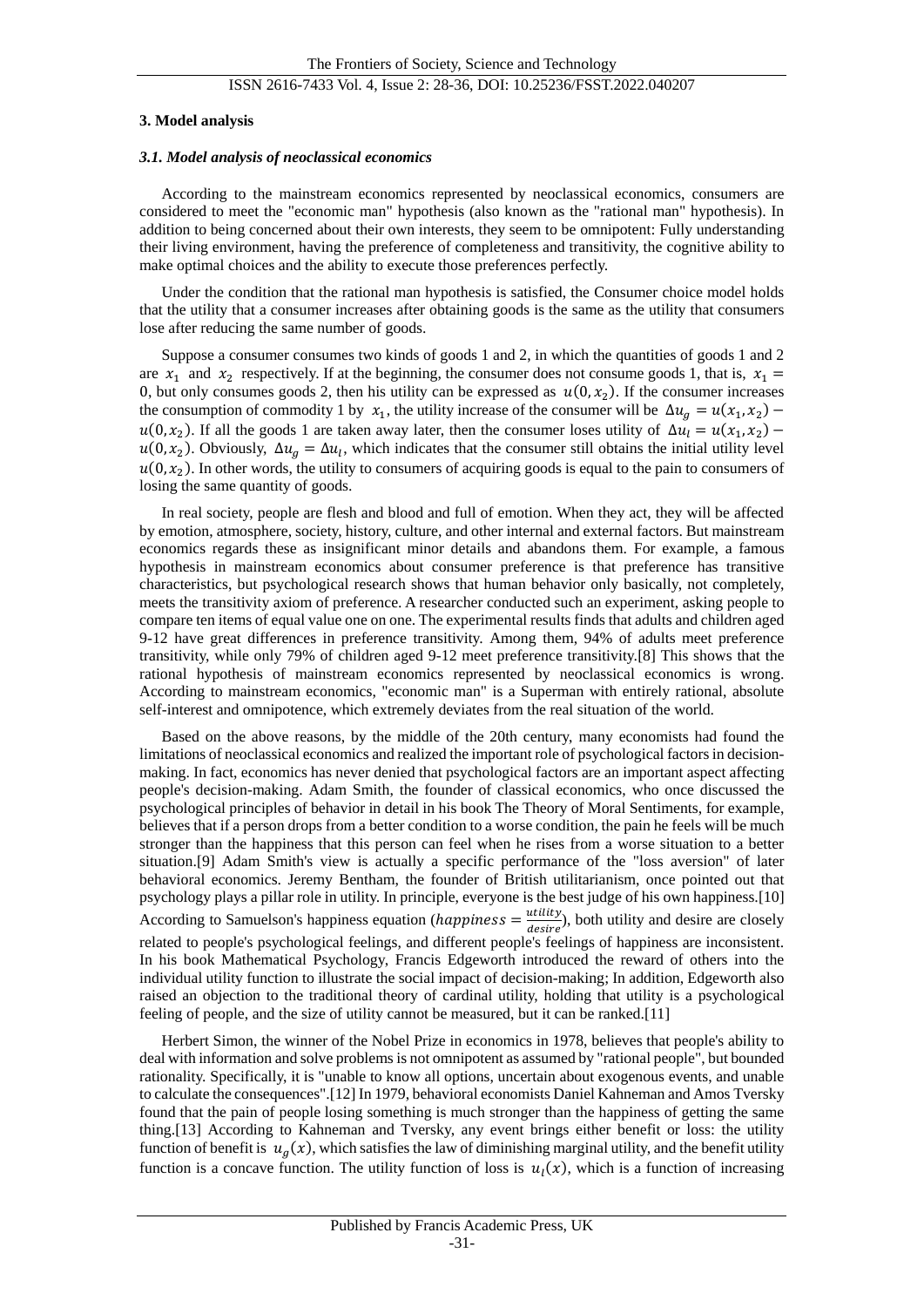marginal utility and a convex function. The graphs of utility function  $u_g(x)$  and  $u_l(x)$  are shown in Figure 1.



*Figure 1: Graph of benefit utility function and loss utility function.*

#### *3.2. Incentive-loss aversion model*

The rational "economic man" hypothesis of mainstream economics cannot achieve the compatibility of efficiency and fairness. To maximize his own interests, "economic man" will sacrifice fairness. Behavioral economists Fehr Ernst and Klaus M. Schmidt believes that people will pay attention to fairness in some cases, while in other cases, they show a strong interest in maximizing their own interests but turn a blind eye to fairness. On this basis, Fehr and Schmidt put forward a model to explain the behavior of fairness and self-interest. The assumptions of the model are the same as those of mainstream economics, which are rational assumptions, but it unifies the two contradictory behavior modes of fairness and self-interest into a utility function.[14] Then, based on fair-self-interest behavior model of Fehr and Schmidt, an incentive-loss aversion model is constructed.

The assumptions of the model still meet the rational man hypothesis, that is, the completeness, transitivity, and reflexivity of preferences. Under this assumption, there is a utility function. The specific utility function is:

$$
U(x_t) = x_0 + \alpha Max\{x_t - x_0, 0\} - \beta Max\{x_0 - x_t, 0\} (1)
$$

Among them,  $U(x_t)$  is someone's utility,  $x_0$  is someone's current monetary income,  $x_t$  is someone's monetary income in phase t, in addition,  $0 < \alpha \leq \beta$ .

If  $x_t > x_0$ , it means that the income in phase t is greater than that in the current period, and the person is encouraged. Under this condition, equation (1) becomes to equation (2):

$$
U(x_t) = x_0 + \alpha (x_t - x_0) (2)
$$

And if  $x_t < x_0$ , it indicates that the income in phase t is less than that in the current period, under this condition, the person has been punished(accountable), and the equation (1) becomes to equation (3):

$$
U(x_t) = x_0 - \beta (x_0 - x_t) (3)
$$

According to equation (2) and equation (3), the increased utility when encouraged is less than the reduced utility when held accountable, that is, if the same incentive and punishment (Accountability) are applied, the parties are more sensitive to punishment. However, it must be noted that for the deterrent effect of punishment, although almost no one will deny the role of punishment, there has always been a dispute between positive and negative aspects, and the focus of the dispute is on the size of the deterrent effect and best kind of punishment.[15] This is actually a discussion about whether the best deterrent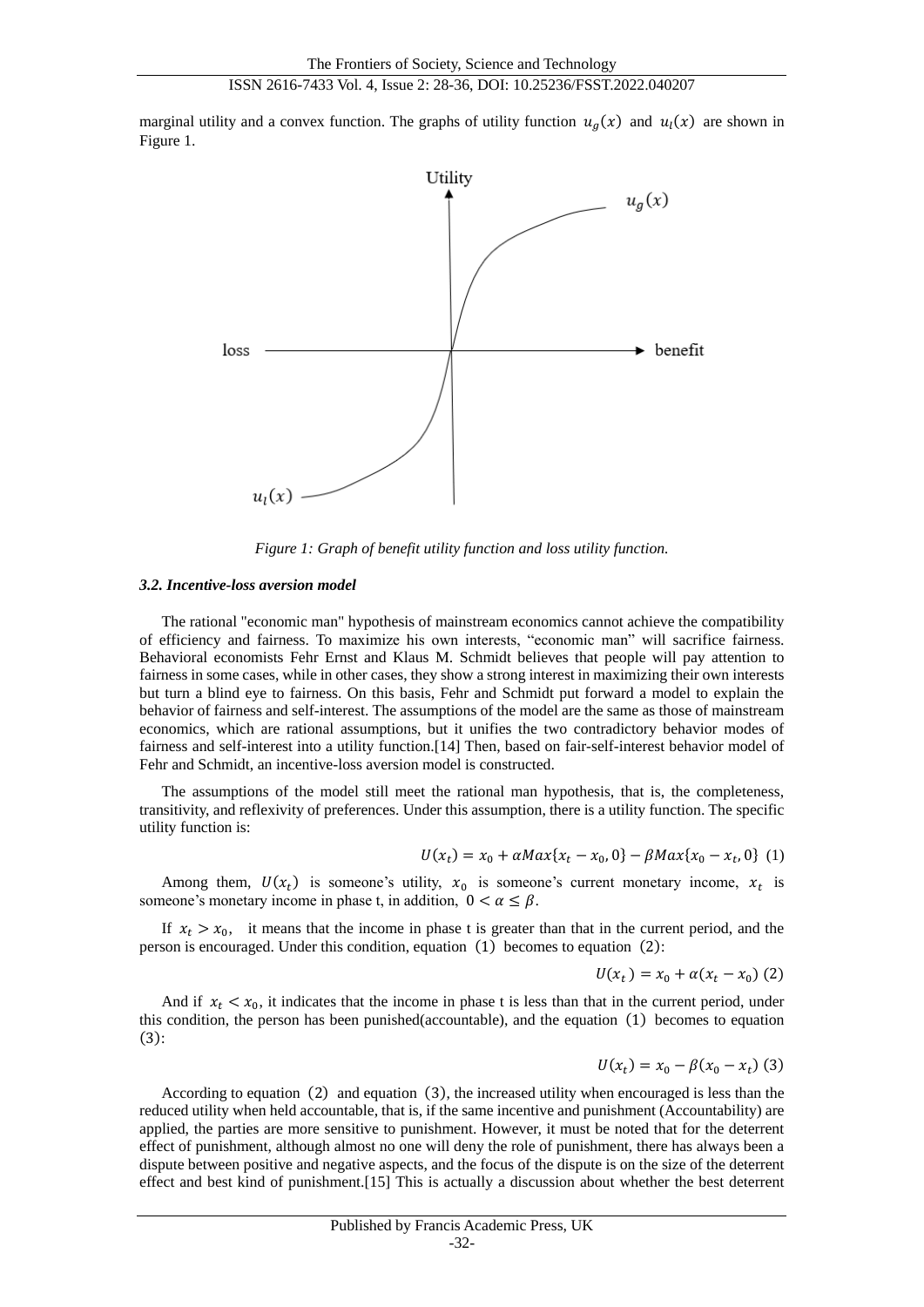exists. Sunstein Cass R, Schkade David and Daniel Kahnerman conducted two studies to verify whether people believe in the best Deterrence: the first study provided people with the same personal injury cases except for different detection probabilities. On this basis, they discussed whether cases with low probability of occurrence would produce higher punitive damages, and whether the cases with higher probability of occurrence will produce lower compensation. But the research did not get the desired results; The second study asked people whether they approve or disapprove of such administrative and judicial policies. When the probability of discovery of administrative and judicial policies is low, the punishment is increased, and when the probability of discovery is high, the punishment is reduced. But the results show that the vast majority of people reject such judicial and administrative policies.[16] Although there is no best deterrent force of punishment, punishment can indeed reduce the probability of punished behavior. After being punished, the punished behavior of the parties will be reduced or terminated, but this reduction or termination is temporary. When the punishment (such as accountability) is over, the terminated behavior will reappear.[17]

In addition, people have been paying attention to the impact of incentive on behavior. For a long time, mainstream economics represented by neoclassical economics and behaviorist psychology have always insisted that incentive will have a positive effect on action. In their view, if the action itself is neutral, stimulating the action will give the action positive value [18]. But after the 1970s, Cognitive psychology has questioned this view of behaviorist psychology. Cognitive psychology believes that action itself has an intrinsic motivation, that is to say, all actions themselves have an incentive effect independent of any reward and incentive reduces intrinsic motivation. However, it must be noted that there are exceptions to the case of incentive reducing intrinsic motivation. Someone has done a three-stage experiment for this purpose: in the first stage, there is no reward; In the second stage, rewards were set up; In the third stage, the reward has been cancelled. The study found that in the first stage, because there is no reward, the behavior itself is completely out of intrinsic motivation; In the second stage, due to the setting of rewards, incentives do not reduce the intrinsic motivation of actors; In the third stage, due to the cancellation of the reward, the intrinsic motivation of the actor decreases with the cancellation of the reward, and does not return to the state in which no reward is set in the first stage[18], which reminds us that in the case of unsustainable incentive, if we unilaterally emphasize the role of incentive and once the incentive disappears, the intrinsic motivation of actors may also be reduced. Therefore, before incentive, we need to measure the loss caused by the reduction of the intrinsic motivation of the actor after the incentive disappears.

Therefore, based on the above model analysis and existing research, we get the relevant theorems about incentive and punishment (accountability) as follows:

Theorem 1: Punishment (accountability) can effectively reduce or terminate the behavior of the punished person; However, this reduction or termination is temporary. Once the punishment is over, the terminated behavior will reappear.

Theorem 2: Although incentive can have a positive effect on action, if incentive is not sustained, it will reduce the intrinsic motivation of actors.

Theorem 3: With the same incentive and punishment (accountability), the parties are more sensitive to punishment.

## **4. Application of accountability system in COVID-19's prevention and control**

The Fifth Plenary Session of the 19th Central Commission for discipline inspection required that the sharp tools of accountability must be accurately and regularly used, and those who failed to promote the major decision-making and deployment of overall epidemic prevention and control must be seriously held accountable. According to the information released by the website of the Communist Party of China Central Commission for Discipline Inspection and the National Supervisory Commission, the accountability of the discipline inspection and supervision organs increased nationwide in 2020. A total of 7292 Party organization and 86 thousand party members were held accountable. Among them, the number of accountable cases caused by the failure to fight COVID-19 and the resumption of work and production accounted for a large proportion, in the first half of 2020. In Wuhan alone, 2756 people were held accountable by Discipline Inspection and supervision organs and a total of 313 people were filed for investigation. And Hubei province held 14534 cases of dereliction of duty and violation of discipline in the prevention and control of COVID-19 accountable in which 15509 people were punished.[19] Facts have proved that the Accountability System has played a powerful role in compacting responsibility and promoting implementation in the process of fighting COVID-19.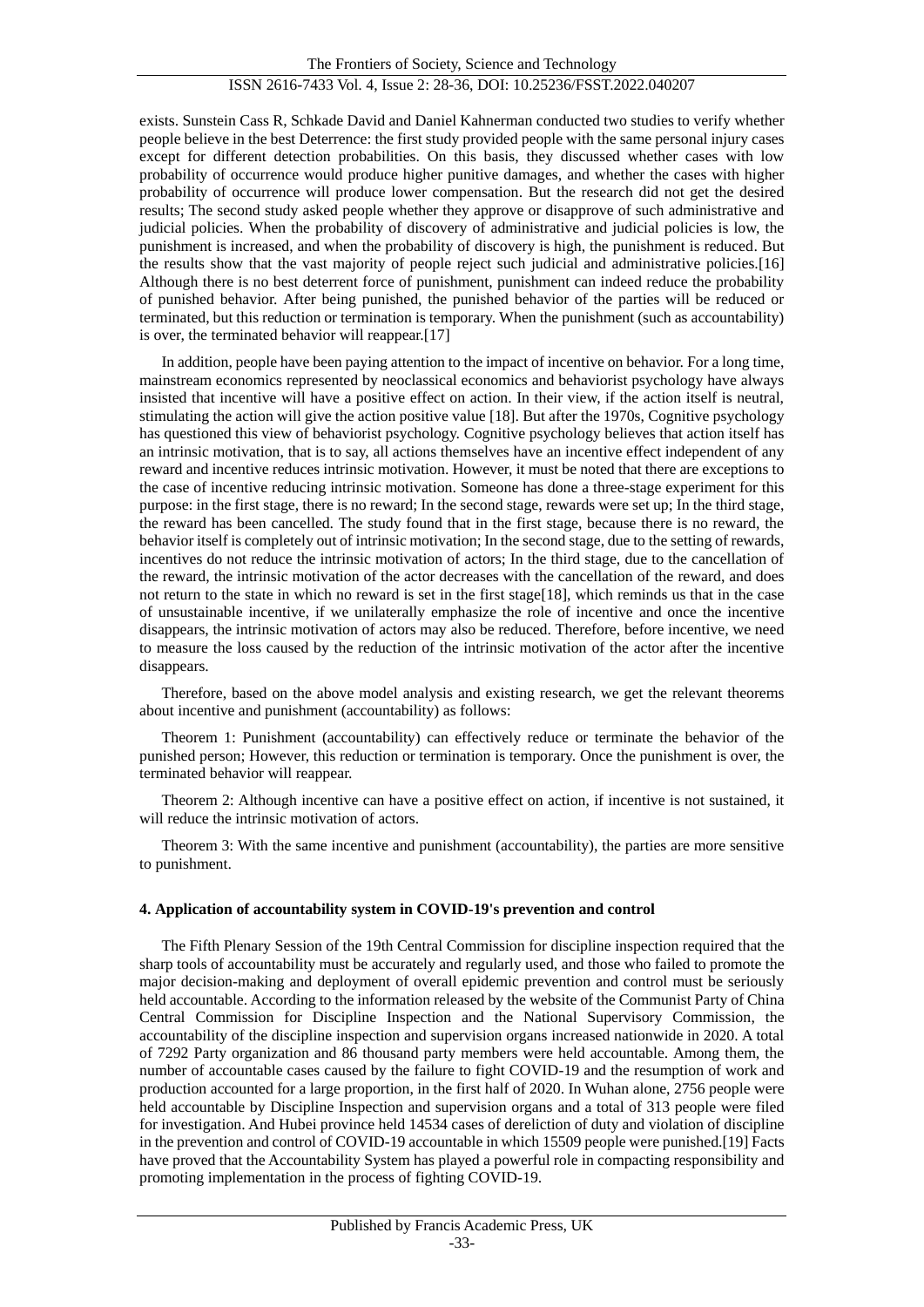Based on the national case in fighting COVID-19, the main reasons for being held accountable include the following three aspects:

First, there are some problems in the prevention and control of epidemic situation, such as poor performance, loss of supervision and dereliction of duty. This is also the main reason for being held accountable in COVID-19's prevention and control. According to theorem 1, Accountability can effectively reduce or terminate the behavior of the punished person. At the beginning of covid-19 outbreak, due to the lack of knowledge about COVID-19, leaders of some local functional departments are lax, ineffective in performing their duties, leading to negligent supervision, and oversight, or even dereliction of duty. In this grim situation, discipline inspection and supervision organs have carried out precise and effective accountability in an effective manner, effectively reducing the probability of misconduct, oversight, and dereliction of duty, and provided a guarantee for winning the battle against COVID-19. This example is most representative of the most serious epidemic situation in Wuhan and Wangkui County in Heilongjiang in 2021. On the early days of the outbreak, the situation of COVID-19 in Wuhan was extremely serious. For this reason, Wuhan municipal leaders asked the district heads and the district party secretaries of all districts of Wuhan to sign the responsibility statement reminding that they will be held accountable for any omissions.[20] In December 2020, Huiqi Town, Wangkui County, Heilongjiang Province, due to dereliction of duty and responsibility, due to the negligence of local officials, took on the emergence of a cluster epidemic with long hidden transmission time and wide external spread. In order To prevent similar phenomena from happening again, 16 party members, cadres and public officials were resolutely held accountable, so that the epidemic in Wangkui county was quickly and effectively controlled.[21] After the appearance of COVID-19, Wuhan was the first to carry out accountability for the lack of epidemic prevention and control, and many parts of the country also held those relevant people accountable for the lack of effective epidemic prevention and control.

Second, to intervene in the overall situation of epidemic prevention and destroy the discipline of epidemic prevention and control is the second reason for being held accountable. The cases in this regard are represented by the "mask storm" in Dali, Yunnan Province. At the critical moment of the whole nation's fight against COVID-19, the illegal seizure of Chongqing epidemic prevention masks passing through Dali, Yunnan province, has seriously interfered with the overall situation of national epidemic prevention work, seriously damaged the discipline of epidemic prevention work, and caused a bad influence in the whole country. Therefore, in order to solve the problem of COVID-19, The supervision committee of Yunnan Provincial Commission for Discipline Inspection held eight responsible persons and five units accountable, including the Secretary of Dali municipal Party committee and the mayor.[22] In addition, it must be noted that Yang Jian, deputy secretary of Dali State Party committee and governor, who was admonished and held accountable in the "mask storm" in Dali, Yunnan Province, was admonished and held accountable on December 24, 2019 for the environmental problems of Erhai Lake. That is to say, Yang Jian was held accountable twice as governor of Dali state in two months from December 2019 to February 2020, which also shows the correctness of Theorem 1that the reduction of punished behavior caused by accountability may be temporary. Once the accountability is completed, the terminated behavior may occur again.

Third, the failure to take responsibility for resumption of work and production in the epidemic prevention and control is also an important reason for being held accountable.

In the normalization process of COVID-19's prevention and control, on the one hand, we must do a good job in epidemic prevention and control, and on the other hand, we must also promote the resumption of work and production in an orderly and effective way, which is also an important guarantee for winning the battle against epidemic prevention and control. Taking Tianjin as an example, in May 2020, the supervision committee of Tianjin Municipal Commission for discipline inspection organized eight supervision and inspection teams to carry out special supervision and inspection to effectively promote the implementation of various policies on resumption of work and production issued by the municipal government. The joint supervision and inspection team found that the leaders of Hongqiao District Market Supervision Bureau failed to implement the resumption of work and production, and there were problems of nonresponsibility and inaction, The supervision committee of Hongqiao District Commission for Discipline Inspection seriously held the main principals of Hongqiao District Market Supervision Bureau accountable, and the director and deputy director in charge of the market supervision bureau were dismissed.[23]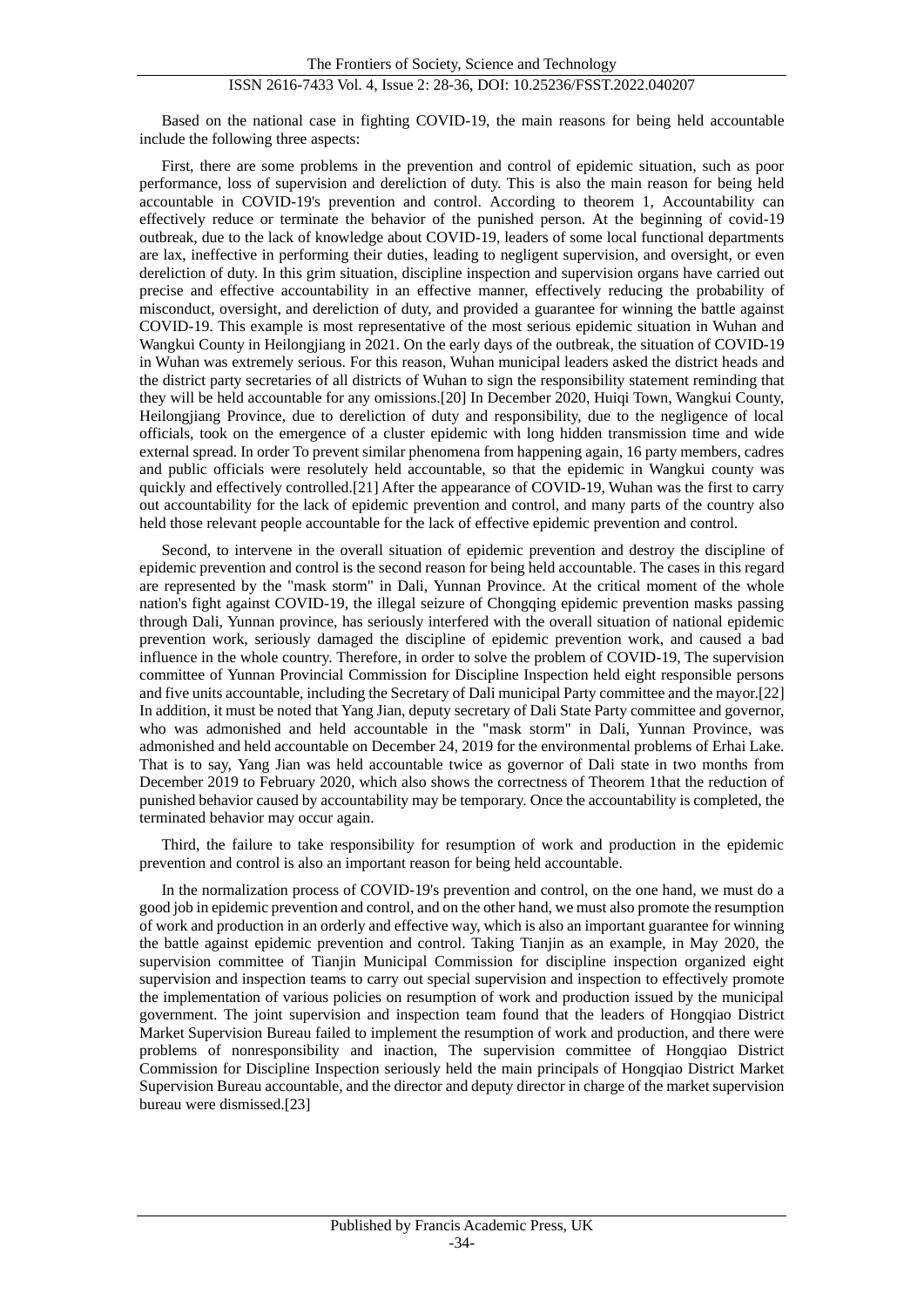## **5. Conclusions**

The Accountability System played an important role in the process of fighting COVID-19, The precise and effective Accountability System effectively reduced the occurrence of ineffective performance, loss of supervision, negligence, and dereliction of duty in epidemic prevention and control, and played an important role in escorting the resumption of work and production under the normal situation of epidemic prevention and control. However, we should also recognize that when faced with the same level of incentive and punishment, the parties are more sensitive to punishment. Once the punishment is over, the terminated behavior may occur again, which reminds us that we should not take Accountability as the only method in epidemic prevention and control, and it should be supplemented by appropriate incentive measures, which plays an important role in epidemic prevention and control, which is why the rapid promotion of officials and the rapid recruitment of Party members have been seen across the country in the fight against COVID-19. However, how to make good use of motivation to make it really play a positive role without reducing the intrinsic motivation of actors due to unsustainable motivation is a problem we need to face. In our socialist country led by the Communist Party, serving the people wholeheartedly should be the fundamental purpose of every Communist Party member and the internal motivation of every Communist Party member's behavior. We must not reduce the internal motivation of every Communist Party member to serve the people wholeheartedly due to unsustainable incentives.

## **References**

*[1] Xinhua Johns Hopkins University: more than 2 million new crown deaths worldwide [EB / OL] Retrieved from https://www.chinanews.com/gj/2021/01-16/9388619.shtml, 2021-01-16/2021-03-01.*

*[2] Asian Development Bank: COVID-19 has caused global economic losses or up to US \$8 trillion and 800 billion [EB/OL]. Retrieved from <http://www.199it.com/archives/1049815.html> , 2020-05-15/2021- 03-01.*

*[3] The CPC Central Committee Notice of the CPC Central Committee on strengthening the party's leadership and providing a strong political guarantee for winning the war of prevention and control of epidemic situation [n] People's daily, January 29, 2020 (01)*

*[4] Locke, J. (1980 [1689]). Two treatises of government. Cambridge: Cambridge University Press.*

*[5] Montesquieu on the spirit of law [M] Commercial Press, 1982*

*[6] G. Shabbir Cheema, Li bailing Strengthening the construction of a clean government: combating corruption with accountability and transparency [J] Comparison of economic and social systems, 2006 (05): 60-65*

*[7] Eric Muskin Accountability and constitutional design [J] Comparison, 2011 (05)*

*[8] Zhou Huizhong Microeconomics [M] Gezhi publishing house, Shanghai Sanlian bookstore, Shanghai People's publishing house, 2012:30*

*[9] Smith A. The Theory of Moral Sentiments[J]. History of Economic Thought Books, 2005.*

*[10] Loewenstein,G(1999).Experimental economics from the vantage-point of behavioral economic. Economic Journal Controversy Corner :"What's the use of Experimental economics," 109, 25-34.*

*[11] Edgeworth F Y. Mathematical Psychics[J]. History of Economic Thought Books, 1881.*

*[12] Herbert Simon, The cornerstone of modern decision theory [M] Beijing Institute of Economics Press, 1989:82*

*[13] Kahneman. D. & Tversky, A. Prospect Theory: An Analysis of Decision under Risk[J]. Econometrica, 1979, 47(2):263-291.*

*[14] Schmidt F K M. A Theory of Fairness, Competition, and Cooperation[J]. Cepr Discussion Papers, 1999, 114:817-868.*

*[15] Allen, E, Liska. A Critical Examination of Macro Perspectives on Crime Control[J]. Annual Review of Sociology, 1987.*

*[16] Sunstein, Cass R., David Schkade, and Daniel Kahneman. Do People Want Optimal Deterrence? [J]. Journal of Legal Studies, 2000:237-253.*

*[17] Estes, William K. An experimental study of punishment. [J]. Psychological Monographs, 1944, 57(3):1-40.*

*[18] Colin f. Kemole, George Lowenstein, Matthew Rabin New progress in behavioral economics [M] China Renmin University Press, 2010:672674*

*[19] Website of the Central Commission for Discipline Inspection and the State Supervision Commission Observation last year, 86000 people were held accountable by discipline inspection and supervision organs across the country [EB / OL] [http://www.ccdi.gov.cn/yaowen/202102/t20210203\\_235313.html,](http://www.ccdi.gov.cn/yaowen/202102/t20210203_235313.html，2021-02-03/2021-03-01)  [2021-02-03/2021-03-01.](http://www.ccdi.gov.cn/yaowen/202102/t20210203_235313.html，2021-02-03/2021-03-01)*